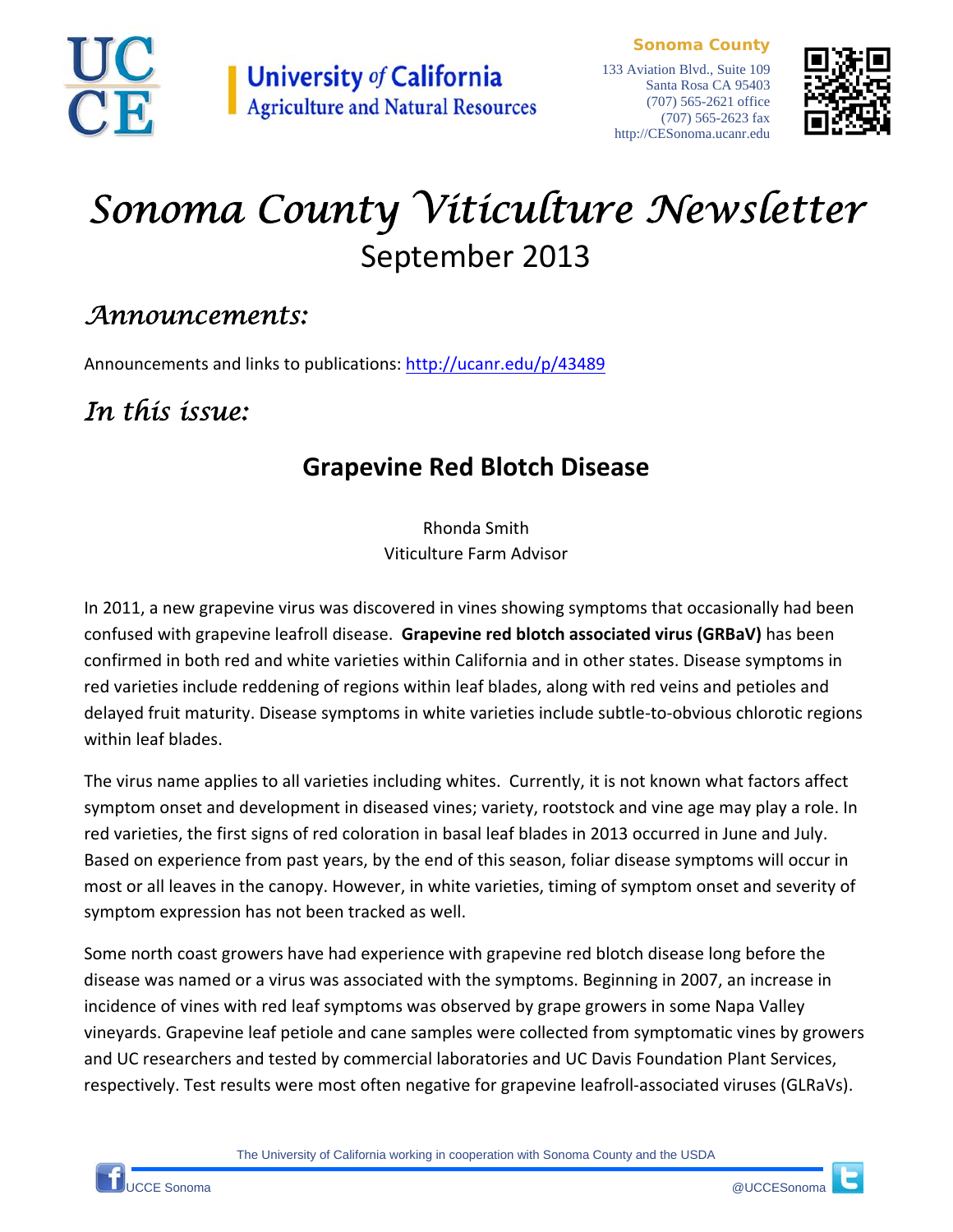#### *How the virus was identified*

In fall 2011, a new circular DNA virus – later named GRBaV – was identified by virologists at UC Davis Foundation Plant Services and USDA‐ARS at Davis in 3 diseased vines of Cabernet Sauvignon, Cabernet franc and Zinfandel (1). This new virus is identical to a DNA virus isolated by Cornell University virologists from a Cabernet franc vine (2).

To identify the new virus, the researchers at Davis utilized next generation ("deep") sequencing technology (3). The process sequences all the genetic material (nucleic acid) in a plant sample and sorts it into known categories so that researchers can decide if what is left over is a new, previously unreported virus.

#### *Determining the virus' role with grapevine red blotch disease*

Next generation sequencing may identify a new virus in a diseased grapevine; however it does not mean the virus caused the disease. (Grapevine syrah virus (GSyV‐1) is an example of a virus that was identified in a Syrah vine with Syrah decline; however thus far the virus has not been shown to cause syrah decline disease or any other disease in grapevines.)

Virologists at Cornell University are tasked with determining if GRBaV causes grapevine red blotch disease. It is one objective of a grant given to Cornell and USDA‐ARS scientists this year by the American Vineyard Foundation.

#### *Investigations to learn how the virus is spread*

Cornell researchers also identified the virus as a very unique member of the Geminiviridae family (2). Some geminiviruses are spread by leafhoppers and whiteflies. At this time, it is not known if leafhoppers or other insects can vector GRBaV in the field. A research group in Washington State University has determined the virus can be moved by insects to potted vines (4).

Over the last 3 years, an increasing number of symptomatic vines have been mapped in specific blocks at the UC Oakville Experimental Vineyard (Oakville Station); whereas in other blocks at that location, directional spread is not evident (J. Wolpert, Retired ‐ CE Viticulture Specialist and M. Anderson, UCD Staff Research Associate; pers. comm.). Epidemiological studies to determine the complex relationships between the grapevine, an insect and the virus are assigned to USDA‐ARS researchers.

The virus is known to be spread by propagation. Foundation Plant Services virologists successfully graft inoculated healthy potted vines with the virus by using chip buds taken from vines known to be infected with GRBaV (1). What is not known is the pattern of distribution of the virus inside the plant after it is grafted and how long it takes symptoms to develop following inoculation.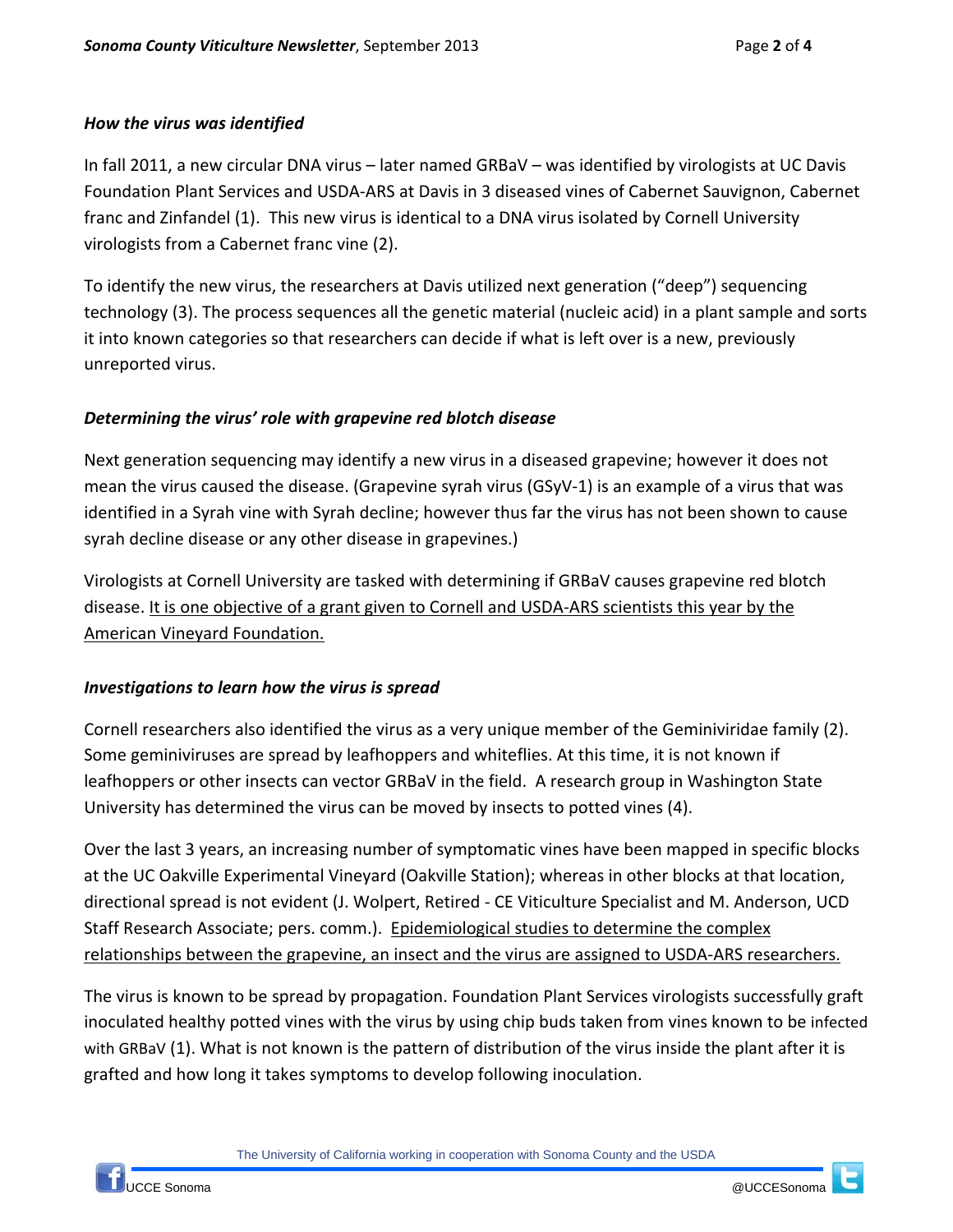#### *Identifying red blotch diseased vines*

The diagnostic test (a PCR assay) to detect GRBaV developed by the USDA‐ARS group at Davis became available in October 2012, and since that time commercial laboratories have processed thousands of samples submitted by growers. The virus has been confirmed in several varieties in California and in several California counties and other states. At this time, all scion varieties and rootstock plants regardless of parentage are thought to be susceptible.

In 2011 and 2012, samples were collected from individual symptomatic vines of red varieties in Napa, Sonoma and San Luis Obispo counties. GRBaV was detected in ~95% of symptomatic grapevines and in ~2.7% of asymptomatic grapevines (5). This is a very high correlation between disease symptoms and the virus – higher than the correlation between grapevine leafroll disease symptoms and leafroll associated viruses. Although symptoms are highly correlated with GRBaV, it does not mean the virus causes the symptoms. However, it does mean that symptomatic vines are likely to be infected with GRBaV.

To verify the presence of the virus, samples must be collected and submitted to a commercial diagnostic lab for testing by PCR assay. Fall and winter are ideal for detecting many grapevine viruses and the basal portion of current year canes are submitted for testing. If you plan to submit samples from vines to confirm the presence or absence of GRBaV, contact the lab of your choice or visit their website for sample collection protocol. For a list of commercial labs in north and central California, visit http://cesonoma.ucanr.edu/files/27431.pdf

In 2013, UC Cooperative Extension, with grant funding from the American Vineyard Foundation, has documented symptom development in vines confirmed to be infected with GRBaV by PCR assay and NOT infected with leafroll viruses. Three sites – two in Napa County and one in Sonoma – are monitored regularly. At this time of year, the foliar symptoms of grapevine red blotch disease in red varieties are more easily distinguished from symptoms caused by grapevine leafroll disease. Red blotch symptoms in white varieties are also present; they may be confused with potassium and perhaps other nutritional deficiencies.

Photos of symptomatic leaves**:** http://ucanr.edu/RedBlotchPhotos

#### *References*

- (1) Al Rwahnih, M., Dave, A., Anderson, M., Rowhani, A., Uyemoto, J. K., and Sudarshana, M. R. 2013. Association of a circular DNA virus in grapevines affected by red blotch disease in California. Phytopathology: (In Press). http://iv.ucdavis.edu/files/166364.pdf
- (2) Krenz, B., Thompson, J., Fuchs, M. and Perry, P. 2012. Complete genome sequence of a new circular DNA virus from grapevine. Journal of Virology 86:7715.
- (3) Al Rwahnih, M., S. Daubert, D. Golino and A. Rowhani. 2009. Deep sequencing analysis of RNAs from a grapevine showing Syrah decline symptoms reveals a multiple virus infection that includes a novel virus. Virology 387:395‐401.